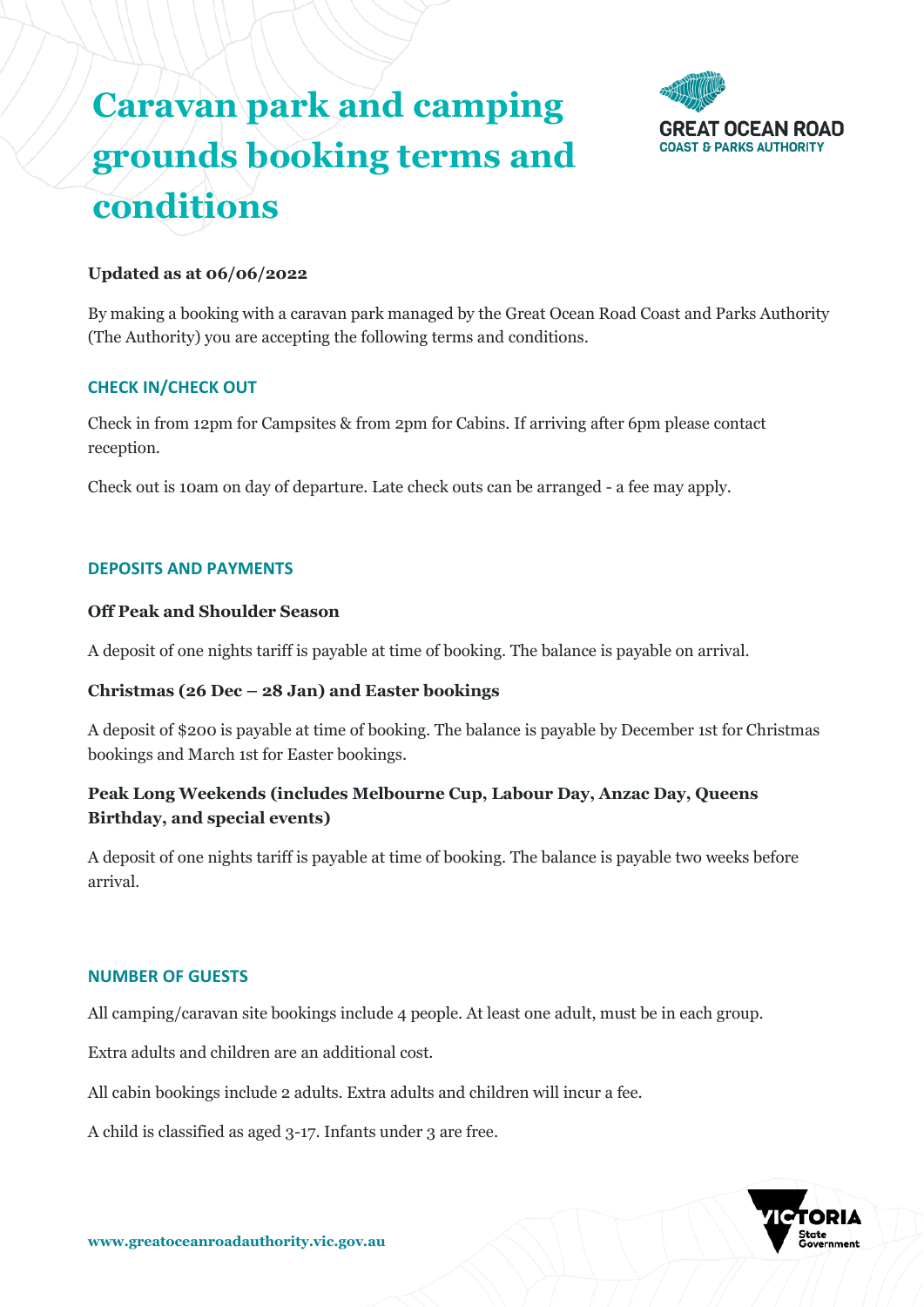## **CAMP SITE AND CABIN GUARANTEES**

All Great Ocean Road Coast and Parks Authority managed caravan parks reserve the right to move bookings to manage our business. Whilst we make every effort to provide guests with the accommodation requested, there are occasions when bookings may need to be moved to another site or cabin. If this occurs, we will make every attempt to notify guests of the change prior to their arrival.

If the alternative accommodation is of the same standard (cabin) or at the same location (site), no refunds will be offered to guests and the cancellation policy will apply.

If the alternative accommodation is of a lower standard (cabin) or at a different location (different park) and this does not meet the accommodation needs of the guest, a full refund will be provided.

# **BOOKINGS MADE VIA THIRD PARTY WEBSITES EG. BOOKING.COM**

All third party bookings websites have their own cancellation policies. If a booking is made via a third party, the conditions of that particular booking entity will be adhered to. Please note that these may be different from the caravan park booking conditions.

## **CLEANING AND DAMAGE**

Cabins must be left in a tidy manner and facilities in working order. Dishes need to be cleaned, dried and replaced in the appropriate cupboards/drawers. If cabins are left excessively dirty, dishes unwashed or there is damage to the cabin, a fee will be charged to your credit card commensurate to the extra time required to clean or to repair the damage.

Our cabins are non-smoking. If guests have found to have smoked in the cabins, a fee will be charged to your credit card for cleaning to remove the smell and for any lost time as a result of being unable to sell the cabin due to the smell.

## **MARKETING**

By providing your email address you agree to us sending you emails regarding park upgrades, updates and special promotional offers.